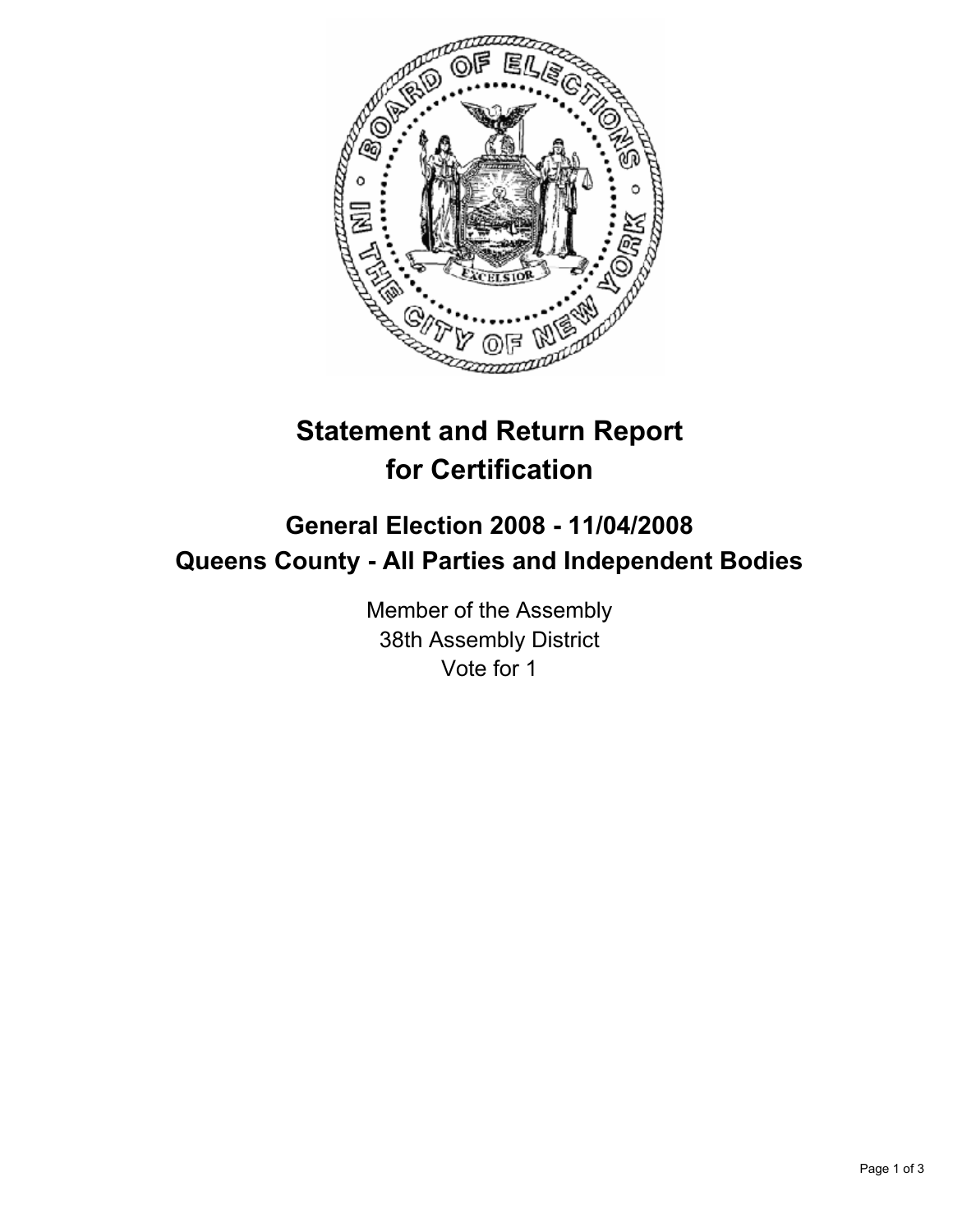

## **Assembly District 38**

| PUBLIC COUNTER                     | 28,214 |
|------------------------------------|--------|
| <b>EMERGENCY</b>                   | 195    |
| ABSENTEE/MILITARY                  | 458    |
| <b>AFFIDAVIT</b>                   | 1,093  |
| <b>Total Ballots</b>               | 30,039 |
| ANTHONY S SEMINERIO (DEMOCRATIC)   | 14,262 |
| ANTHONY S SEMINERIO (REPUBLICAN)   | 4,674  |
| ANTHONY S SEMINERIO (INDEPENDENCE) | 353    |
| ANTHONY S SEMINERIO (CONSERVATIVE) | 568    |
| JOHN NAUDUS (WRITE-IN)             |        |
| RALPH NADER (WRITE-IN)             |        |
| THOMAS DENNETTY (WRITE-IN)         |        |
| <b>Total Votes</b>                 | 19,860 |
| Unrecorded                         | 10,179 |